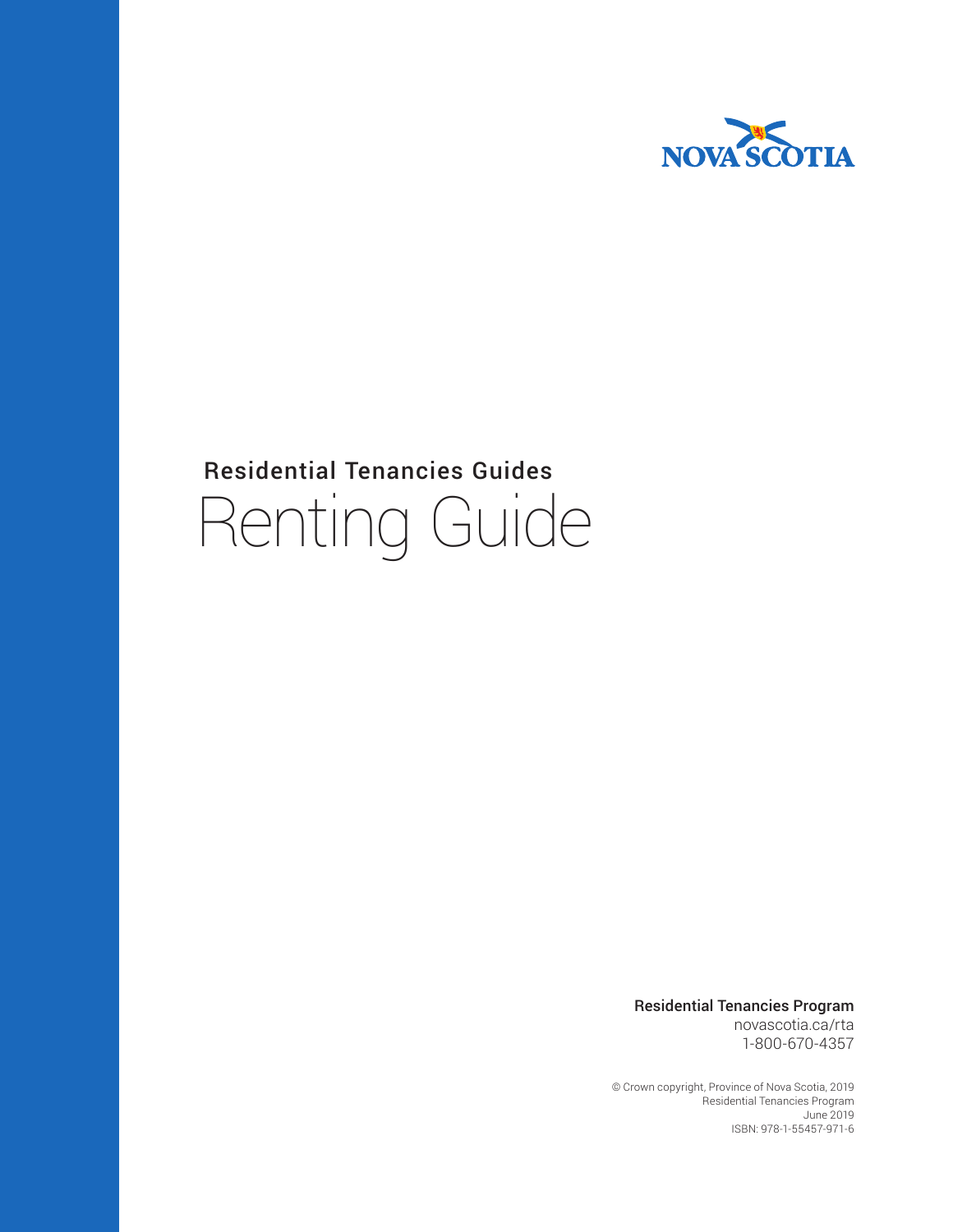#### Residential Tenancies Program June 2019 1

Residential Tenancies Act and relevant regulations at novascotia.ca/rta. You may also wish to seek legal advice for your specific circumstance.

This document is intended as an information guide only. For specific information, refer to the

All forms referenced in this guide are available at novascotia.ca/rta under Forms.

Once a rental contract, called a lease, has been signed, tenants and landlords have rights and responsibilities.

These rights and responsibilities are set out in the Residential Tenancies Act. Whether you are a tenant or a landlord, reading this guide can help you have a positive renting experience.

### Choosing an apartment

Tenants should know what they are looking for in a rental space before choosing a place to live.

- Location is important. Is work or school within walking distance? Are bus routes nearby?
- Are friends or family in the neighbourhood?
- Tenants should decide how much they are willing to pay each month for rent, utilities, and other living expenses.
- Tenants should research the landlord and rental premises by talking to current tenants. Are people happy living in the building?
- If other tenants (co-tenants) will be living in the unit, involve them in all rental decisions.
- Tenants should view the unit before renting it.

### Application process

A landlord can ask tenants to complete an application form. The landlord may also ask tenants to provide standard information, like name and contact information, information about their employment, and personal or landlord references. Landlords can conduct credit and background checks on prospective tenants but are not allowed to force tenants to provide their Social Insurance Number.

The Nova Scotia Human Rights Act prohibits landlords from discriminating against people based on a protected characteristic (such as age, race, colour, family status, gender, and more). For more information, see the Nova Scotia Human Rights Commission website.

Landlords cannot charge an application fee in order for a tenant to be considered for a rental unit. Any money taken by a landlord before the lease has been signed or before rent is due is considered a security deposit.

# Renting Guide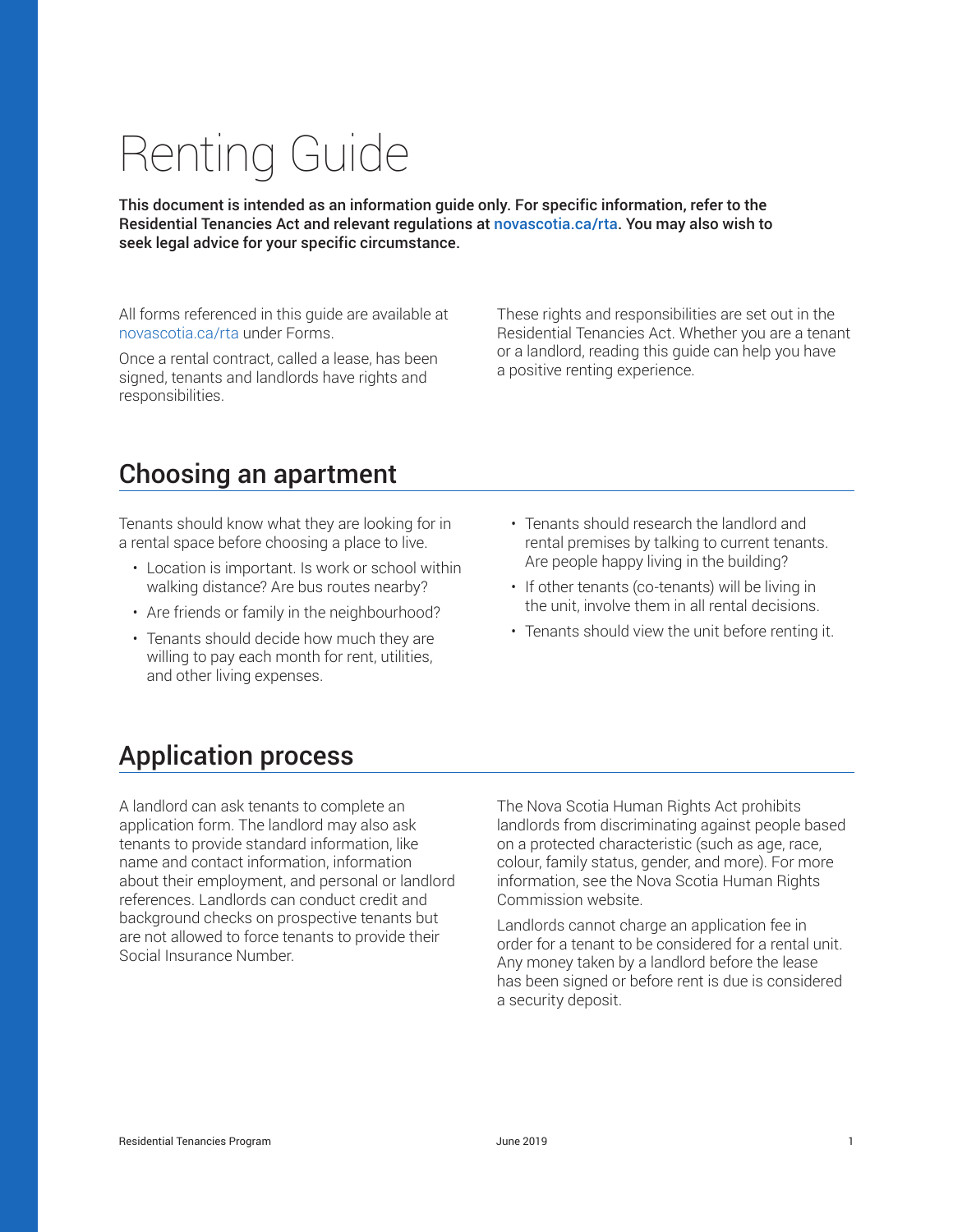## Inspecting the premises

When tenants are ready to sign a lease, they should carefully inspect the premises with the landlord. The condition of the flooring, the walls, the kitchen and bathroom counters, and everything else in the unit should be checked. The Rental Unit Condition Report Form can be used when conducting the inspection.

A written note of any damage should be made and signed by the landlord. If any damage goes unnoticed, the landlord may assume new tenants are responsible and use the security deposit to repair it.

If the tenant and the landlord have agreed that repairs or renovations will be done before the tenant moves in, this agreement should be in writing and include a completion date. If the tenant has agreed to make the repairs themselves, any financial compensation should be included in the agreement.

## Tenants' insurance

The contents of a rented house or apartment are important and valuable, and all renters should consider protecting those items with insurance. If not, tenants could lose everything in the event of theft or damage. Landlords may request that tenants have insurance to cover their personal belongings and personal damage by including it in their landlord rules.

Renters' or tenants' insurance generally covers personal property, such as furniture, clothing, sports equipment, sound systems, musical instruments, cameras, computers, etc.

Insurance can also cover a tenant's legal liability if they accidentally cause damage to the rental unit, for example, by fire, explosion, or smoke. All these things will depend on the insurance plan.

For more information and rates, speak with an insurance agent or broker, or visit the Insurance Bureau of Canada's website at ibc.ca.

# Landlord rules

A landlord can make rules for a rental property. Rules need to be reasonable and apply equally to all tenants. Rules cannot remove obligations of either the landlord or tenant under the Residential Tenancies Act or Standard Form of Lease.

The landlord should give tenants a copy of the rules before they sign the lease. If tenants aren't given a copy, they should ask the landlord if there are any additional rules before they sign a lease.

If tenants wish to have a pet, they should check the rules for the premises to make sure that pets are allowed. A landlord can't charge an additional deposit for pets.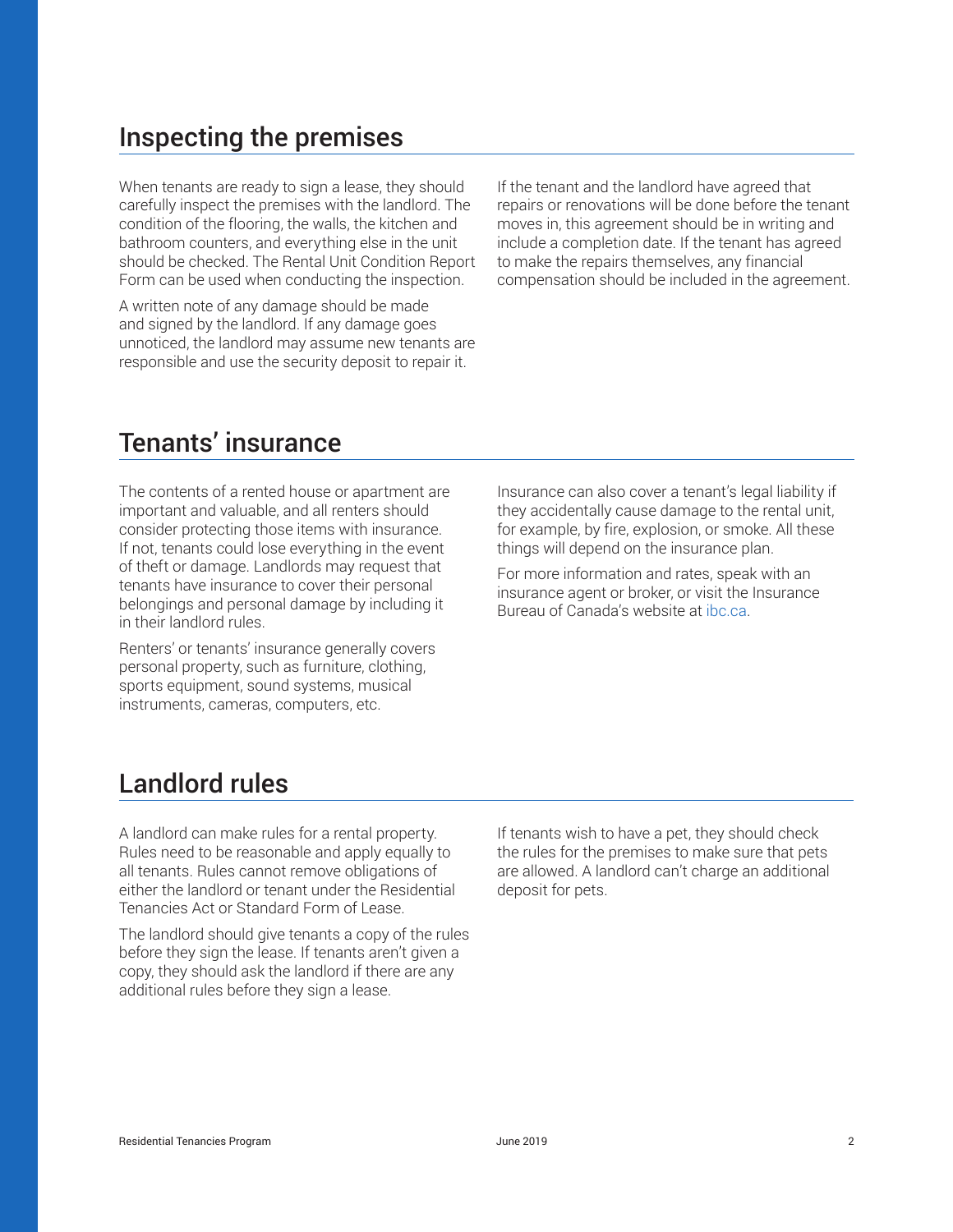# Signing a lease

Tenants should take some time to think about their decision to rent before they sign a lease. Tenants should ensure the unit has met all their requirements and that they, their roommates, and the landlord agree on the terms of the lease and the landlord's rules.

A lease is a contract between a landlord and a tenant(s). A Standard Form of Lease has been created for use in Nova Scotia. A landlord doesn't have to use this lease, but whatever lease the landlord uses can't remove any rights the tenant is given in the Standard Form of Lease. If there is no written lease, the Standard Form of Lease applies, and it defaults to a month-to-month tenancy. Copies of the Standard Form of Lease can be found in the Residential Tenancies Regulations, at any Access Centre, or at novascotia.ca/rta under Forms.

Tenants need to give the landlord the names of anyone who will live in the unit. Everyone named as a tenant on a lease is equally responsible for the rental space.

Based on the tenant's finances, a landlord can ask the tenant to have a guarantor (co-signer). A landlord and a guarantor(s) may sign a guarantee agreement. They can create their own agreement, which must comply with the act. A guarantee agreement would make the guarantor responsible for some or all financial obligations, depending upon the terms of the agreement, of the tenant as outlined in their lease.

#### Every lease should state

- the start date of the lease
- contact information for the landlord or their agent
- a description of the rental space
- the total rent cost per month or week
- appliances, utilities, and services included in the rent
- the amount of any security deposit
- requirements for ending the lease

#### There are 2 kinds of leases: periodic and fixed-term.

A periodic lease is signed for a year, month, or week. The tenancy can continue year-to-year, month-tomonth, or week-to-week until the tenant gives notice they don't want to renew it.

A fixed-term lease has a specific start and end date. The lease doesn't renew after the end date. A tenant and landlord can agree to additional fixed-term leases. A new fixed-term lease must be signed for each additional fixed-term. If a tenant continues to pay rent after the end date in the original fixed-term lease, a month-to-month lease begins between the tenant and landlord.

#### The tenant/landlord relationship begins when 1 of the following 3 things occurs:

- 1. The tenant and landlord have made an agreement for the tenant to occupy the rental unit on the promise of payment
- 2. The tenant has paid or agreed to pay rent to the landlord
- 3. The tenant moves in the rental unit and has paid or agreed to pay rent to the landlord

Landlords must give tenants a signed copy of the lease agreement along with a copy of the Residential Tenancies Act within 10 days of the tenant signing the lease or moving into the rental unit. The copy of the act can be one of these forms: paper copy, electronic copy, or web address contained within the lease. If there is no signed copy or paper copy of a lease, the lease will automatically default to a month-to-month tenancy, and both tenants and landlords still have all the rights and responsibilities under the Residential Tenancies Act. A tenancy continues until either the tenant or the landlord gives a proper Notice to Quit.

The minimum requirements for a standard lease are set out in the Residential Tenancies Act, which is available at novascotia.ca/rta.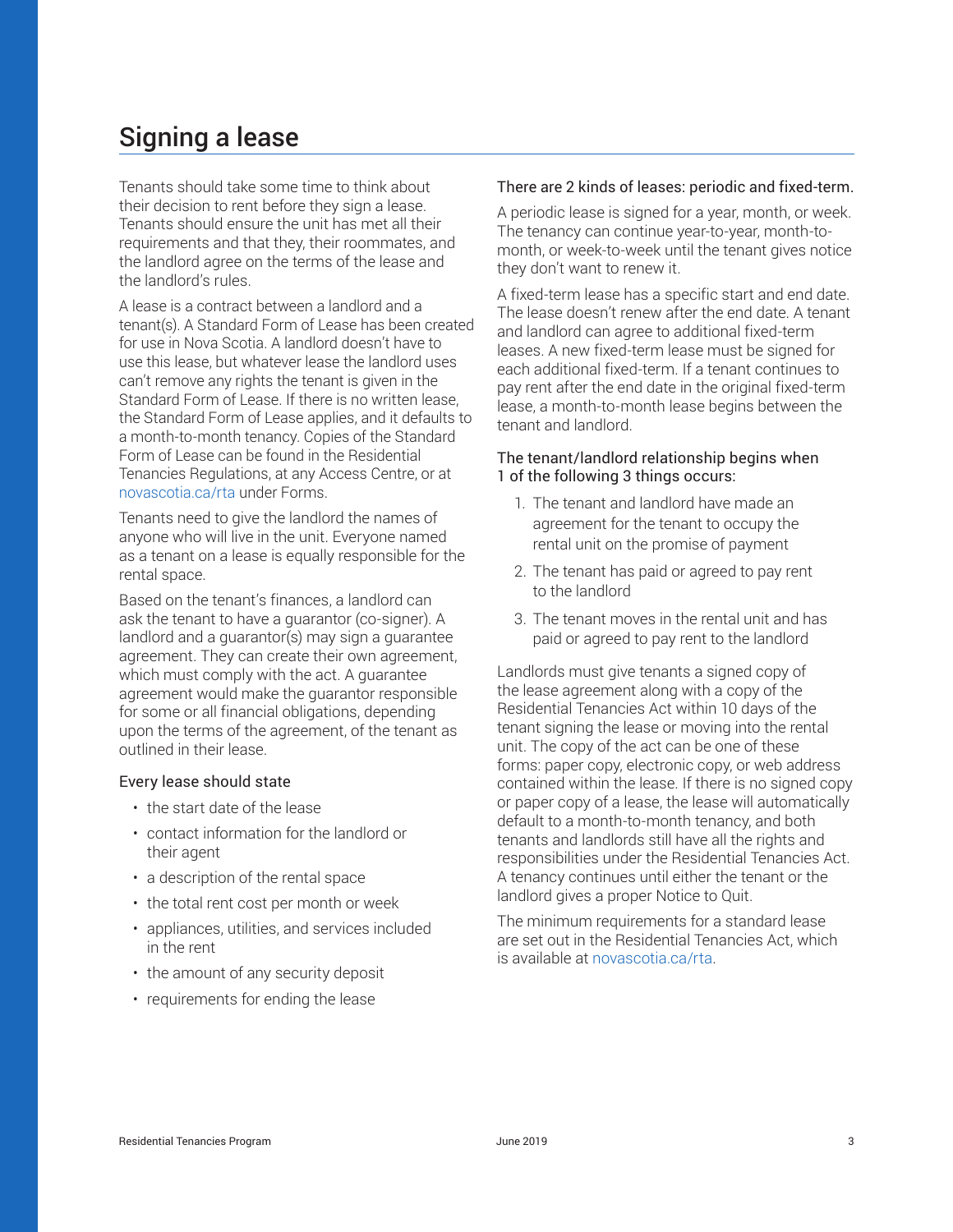# The security deposit

A security deposit gives the landlord protection against any unpaid rent or damage to the space during the tenancy. When tenants sign a lease, the landlord can ask for a security deposit. The deposit can be up to 1/2 of 1 month's rent. The landlord needs to put the security deposit in a trust account.

The trust account stays with the property and not with the landlord. If the landlord changes, the deposit becomes the responsibility of the new landlord.

The landlord might want to use the security deposit when tenants move out to cover any unpaid rent or damages. A certain amount of wear and tear on a unit is considered normal, and the deposit cannot be used to pay for repairing this.

For information on what happens to security deposits at the end of a lease, see Ending a Tenancy Guide at novascotia.ca/rta

# Moving in

Tenants should inspect the premises when they move in. The inspection can be done with or without the landlord, though it is better if tenants and landlords inspect together. If the unit was previously inspected, and repairs or renovations were agreed to, tenants should ensure the work has been completed.

The Rental Unit Condition Report Form can be used to help make the inspection. Both the tenant and landlord should sign and date the inspection.

This report helps to establish if the damage existed before the tenancy began or during the current tenancy.

If any damage goes unnoticed, the landlord could assume new tenants are responsible and use the security deposit to repair it. Taking pictures of any damage found with a date stamp can also be useful should there be a dispute over damages at the end of the lease.

### Rent

A landlord can ask tenants to pay their rent in various ways. The method(s) of payment acceptable should be indicated in the lease agreement.

Tenants have to pay their rent on time; it is not the landlord's responsibility to collect it. Landlords can charge 1% of the monthly rent per month for any late rent. Tenants cannot withhold rent to encourage the landlord to make repairs or to take other action.

If tenants are having difficulties making their rent, they should talk to their landlord as soon as they know there's a problem. The landlord may be willing to work with a tenant to make an arrangement to make sure the rent does not go into arrears.

Once the rent is 15 days late, the landlord can give tenants an eviction notice (Form D: Landlord's Notice to Quit for Rental Arrears). If tenants don't pay the rent within 15 days of receiving the notice, tenants have to move out by the date on the notice. If tenants pay the rent before the 15 days are over, the an eviction notice (Form D: Landlord's Notice to Quit for Rental Arrears) will be set aside and the lease will continue as it did before.

#### Rent increases

Landlords can increase the rent only once in a 12-month period, on the anniversary date of the tenancy (lease).

Landlords need to give tenants notice of a rent increase in writing. It needs to state the amount of the increase and the date the rent will go up.

#### A landlord needs to give tenants:

- 4 months' notice for year-to-year leases
- 4 months' notice for month-to-month leases
- 8 weeks' notice for week-to-week leases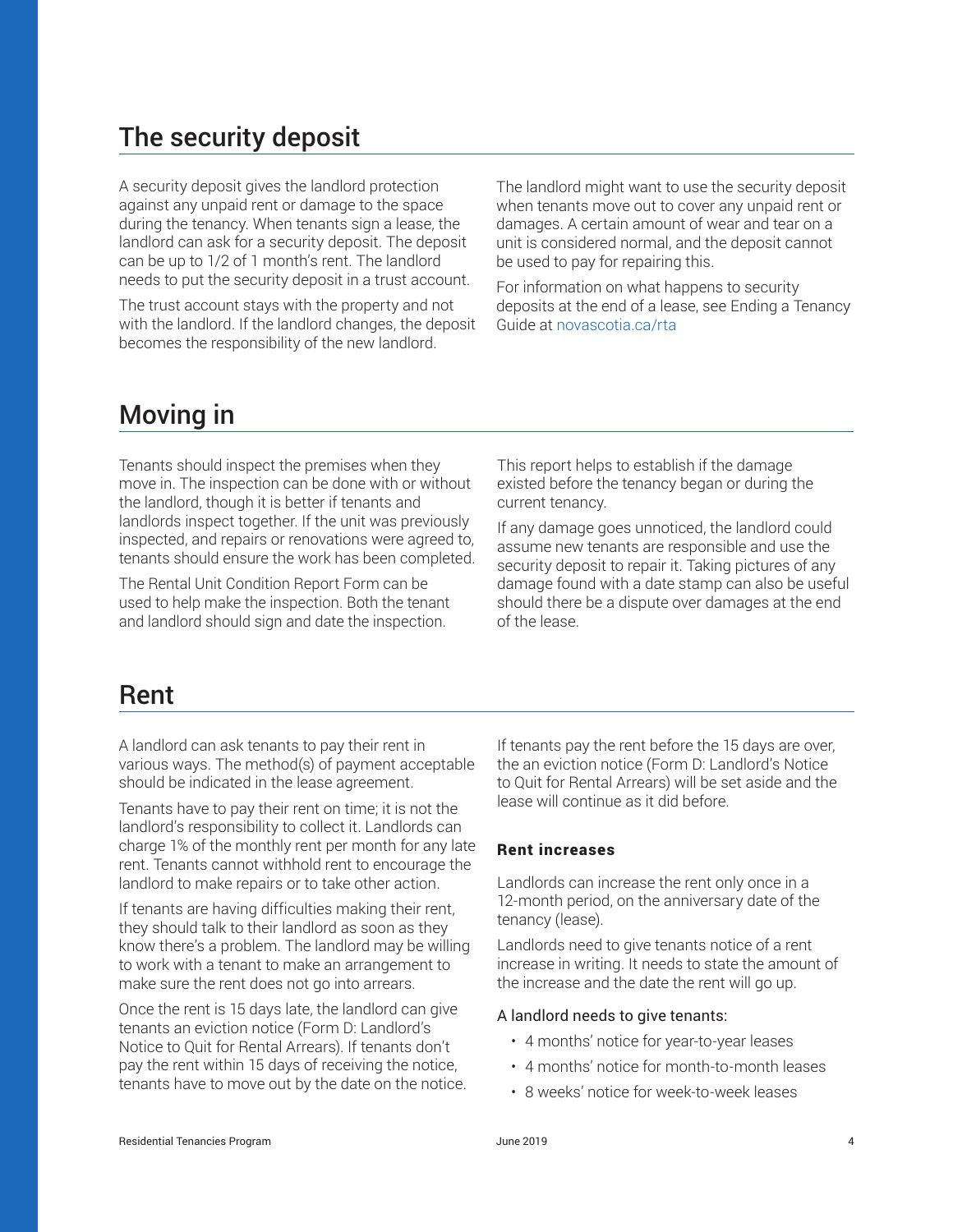For fixed-term leases, the landlord needs to include the amounts and dates of all rental increases in the lease when it's signed.

The landlord can increase the rent by any amount. If tenants don't agree with the rent increase, they can terminate their lease by giving their landlord a Form C: Tenant's Notice to Quit before the time limits, depending on the type of lease.

If the landlord plans to discontinue a service or privilege, that is considered a rent increase and the landlord needs to give the same notice as for a rent increase.

There are different rules for manufactured (mobile) homes in land-lease communities (mobile parks) and public housing.

In public housing, the landlord needs to give 4 months' notice before the anniversary date of the tenancy before raising the rent. If a landlord increases the percentage of income charged as rent, that is considered a rent increase. If a tenant's income increases or decreases, the rent will also increase or decrease. This is not considered a rent increase.

In land-lease communities, the landlord must give 7 months' notice before the tenant's anniversary date before raising the rent.

### **Maintenance**

Tenants need to keep the rental unit and all the appliances clean. They are responsible for any repairs that need to be made due to neglect or damage on their part or by any guests they allow into the premises. Tenants aren't allowed to interfere with the landlord's or other tenants' ability to safely occupy the premises.

Landlords need to keep the rental property fit for living and comply with any law respecting standards of health, safety, or housing. This includes making any repairs that are not due to the tenant's negligence. Landlords must not interfere with tenants' ability to safely occupy the premises.

## Heat and utilities

Landlords aren't allowed to turn off the heat to a unit, even if tenants owe rent or there is a dispute. If tenants are responsible for heating the unit, tenants need to keep it warm enough to prevent damage. The temperature on the premises should be 20C° to 22C°.

Landlords aren't allowed to disconnect other utilities like electricity, water, or cable that are included in the lease.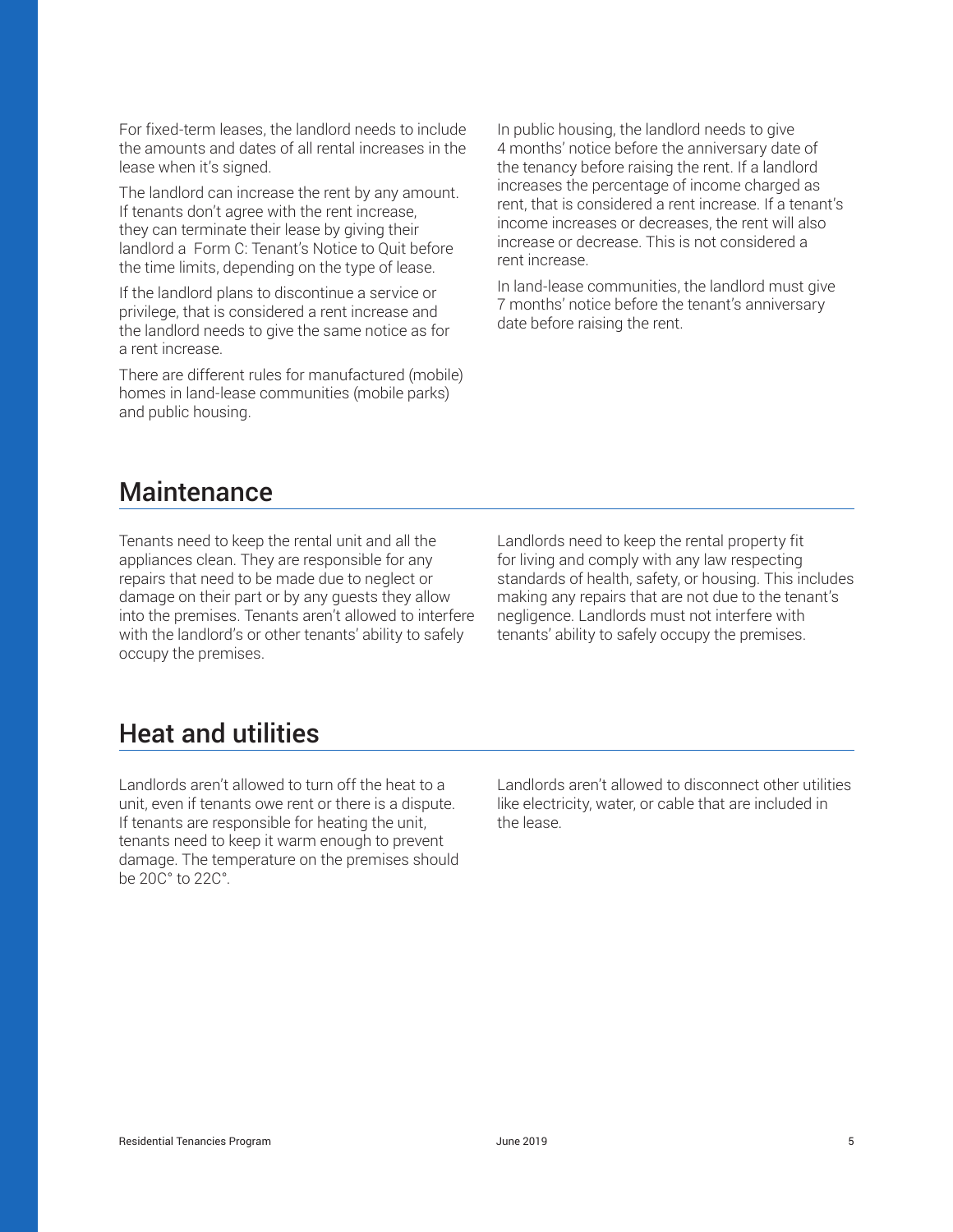# Locks and landlord access

Locks can only be changed if both tenants and the landlord agree. The landlord is allowed to have a key to the unit.

#### Landlords can only enter rental units if

- there's an emergency
- they have given written notice that they'll be entering the unit and the entry is during daylight hours
- the tenant or landlord has given a Notice to Quit and entry is made during daylight hours to show the unit to prospective tenants or purchasers

A Notice to Enter should state the time and date the landlord plans to enter the unit and be signed by the landlord or representative.

If a landlord is trying to sell or rent a unit, a real estate agent needs to be allowed to enter. The agent may be required to provide proof of authorization from the owner. The agent can only enter during daylight hours. If no Notice to Quit has been given, the landlord needs to give tenants 24 hours' notice. A landlord or agent can only hold an Open House with the consent of the tenant.

### Changing the terms of the lease

Tenants can choose to change a year-to-year lease to a month-to-month lease once they are living in the unit. To change the type of lease, tenants need to give the landlord written notice using Form DR1: Changing Year-to-Year Lease to Month-to Month Lease at least 3 months before the anniversary date. If there's a fixed-term lease, tenants can change the terms only if the tenant and the landlord agree to do so. This agreement should be in writing.

## Subletting or having someone take over the lease

Subletting a lease means the tenant can move out and someone else can move in. If a tenant sublets, they remain responsible to the landlord for the terms of the lease.

If a tenant does not want to continue with the lease, they can ask the landlord for permission to assign any months remaining on the lease to a new person.

For more information see Ending a Tenancy Guide at novascotia.ca/rta